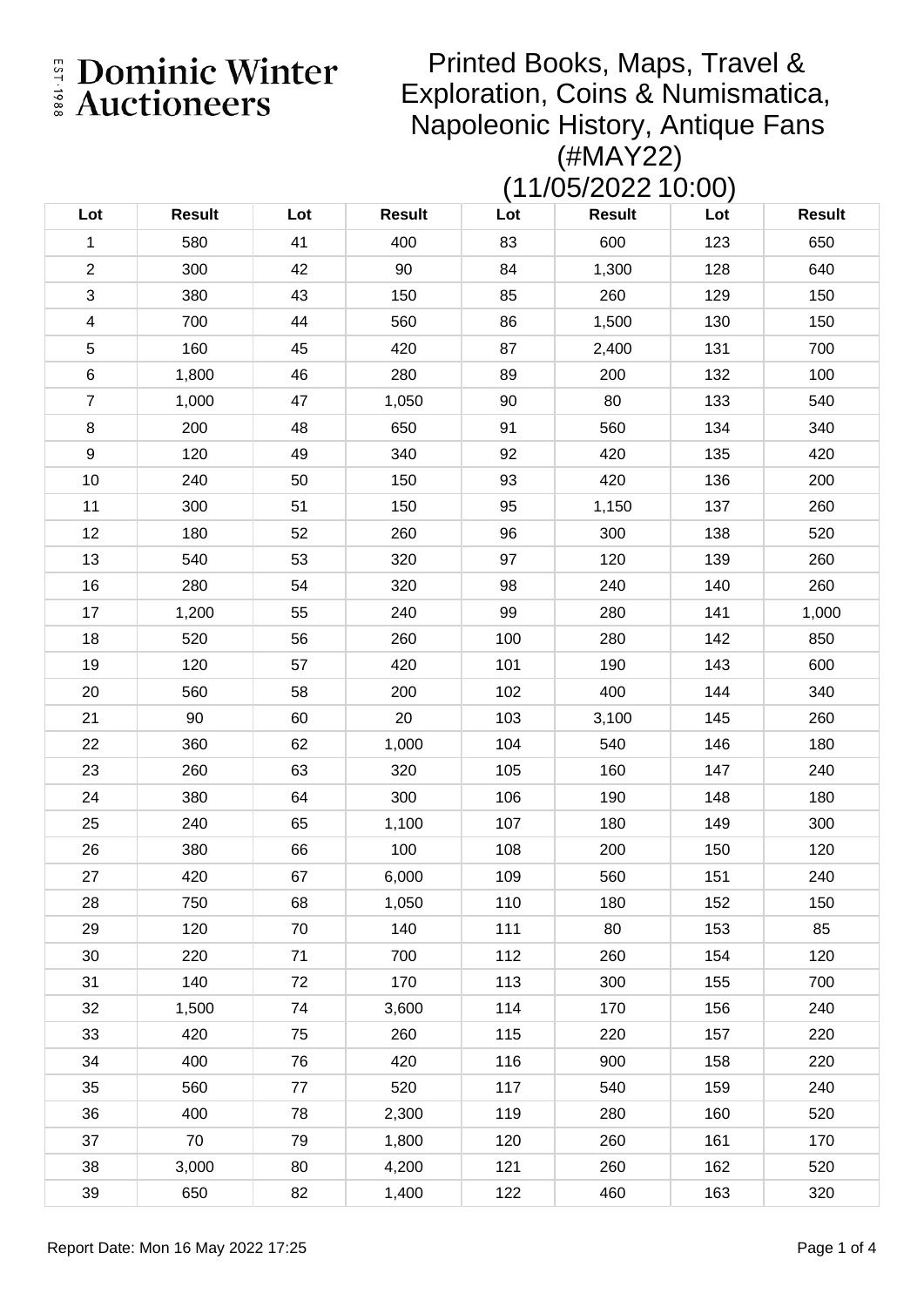Printed Books, Maps, Travel & Exploration, Coins & Numismatica, Napoleonic History, Antique Fans (#MAY22)

(11/05/2022 10:00)

| Lot | <b>Result</b> | Lot | <b>Result</b> | Lot | <b>Result</b> | Lot | <b>Result</b> |
|-----|---------------|-----|---------------|-----|---------------|-----|---------------|
| 164 | 100           | 205 | 420           | 244 | 800           | 284 | 650           |
| 165 | 190           | 206 | 100           | 245 | 750           | 285 | 950           |
| 166 | 180           | 208 | 520           | 246 | 120           | 286 | 700           |
| 168 | 650           | 209 | 560           | 247 | 280           | 287 | 300           |
| 169 | 160           | 210 | 2,200         | 248 | 100           | 288 | 1,050         |
| 170 | 220           | 211 | 460           | 249 | 500           | 289 | 80            |
| 171 | 200           | 212 | 200           | 250 | 110           | 290 | 900           |
| 172 | 130           | 213 | 800           | 252 | 120           | 291 | 720           |
| 173 | 650           | 214 | 360           | 253 | 190           | 292 | 580           |
| 174 | 110           | 215 | 440           | 254 | 440           | 293 | 540           |
| 175 | 580           | 216 | 520           | 255 | 300           | 294 | 100           |
| 176 | 220           | 217 | 120           | 257 | 1,200         | 295 | 400           |
| 177 | 260           | 218 | 360           | 258 | 360           | 296 | 260           |
| 178 | 380           | 220 | 360           | 259 | 120           | 297 | 480           |
| 179 | 100           | 221 | 670           | 260 | 380           | 298 | 160           |
| 180 | 260           | 222 | 700           | 261 | 600           | 300 | 340           |
| 181 | 440           | 223 | 220           | 262 | 170           | 301 | 500           |
| 182 | 240           | 224 | 320           | 263 | 900           | 302 | 300           |
| 183 | 150           | 225 | 380           | 264 | 650           | 303 | 90            |
| 184 | 150           | 226 | 360           | 265 | 150           | 304 | 140           |
| 185 | 200           | 227 | 1,100         | 266 | 260           | 305 | 320           |
| 186 | 150           | 228 | 100           | 267 | 180           | 306 | 560           |
| 187 | 150           | 229 | 750           | 268 | 140           | 307 | 560           |
| 189 | 150           | 230 | 100           | 269 | 300           | 308 | 950           |
| 190 | 100           | 231 | 340           | 270 | 260           | 309 | 150           |
| 191 | 460           | 232 | 380           | 271 | 240           | 310 | 300           |
| 192 | 500           | 233 | 200           | 272 | 460           | 311 | 380           |
| 193 | 220           | 234 | 400           | 273 | 500           | 312 | 2,100         |
| 194 | 300           | 235 | 360           | 275 | 180           | 313 | 180           |
| 197 | 560           | 236 | 200           | 276 | 190           | 314 | 750           |
| 198 | 100           | 237 | 300           | 277 | 80            | 315 | 480           |
| 199 | 300           | 238 | 600           | 278 | 200           | 316 | 650           |
| 200 | 190           | 239 | 400           | 279 | 110           | 317 | 100           |
| 201 | 320           | 240 | 1,100         | 280 | 520           | 318 | 1,550         |
| 202 | 460           | 241 | 130           | 281 | 1,050         | 319 | 120           |
| 203 | 1,050         | 242 | 170           | 282 | 200           | 320 | 540           |
| 204 | 560           | 243 | 150           | 283 | 160           | 321 | 500           |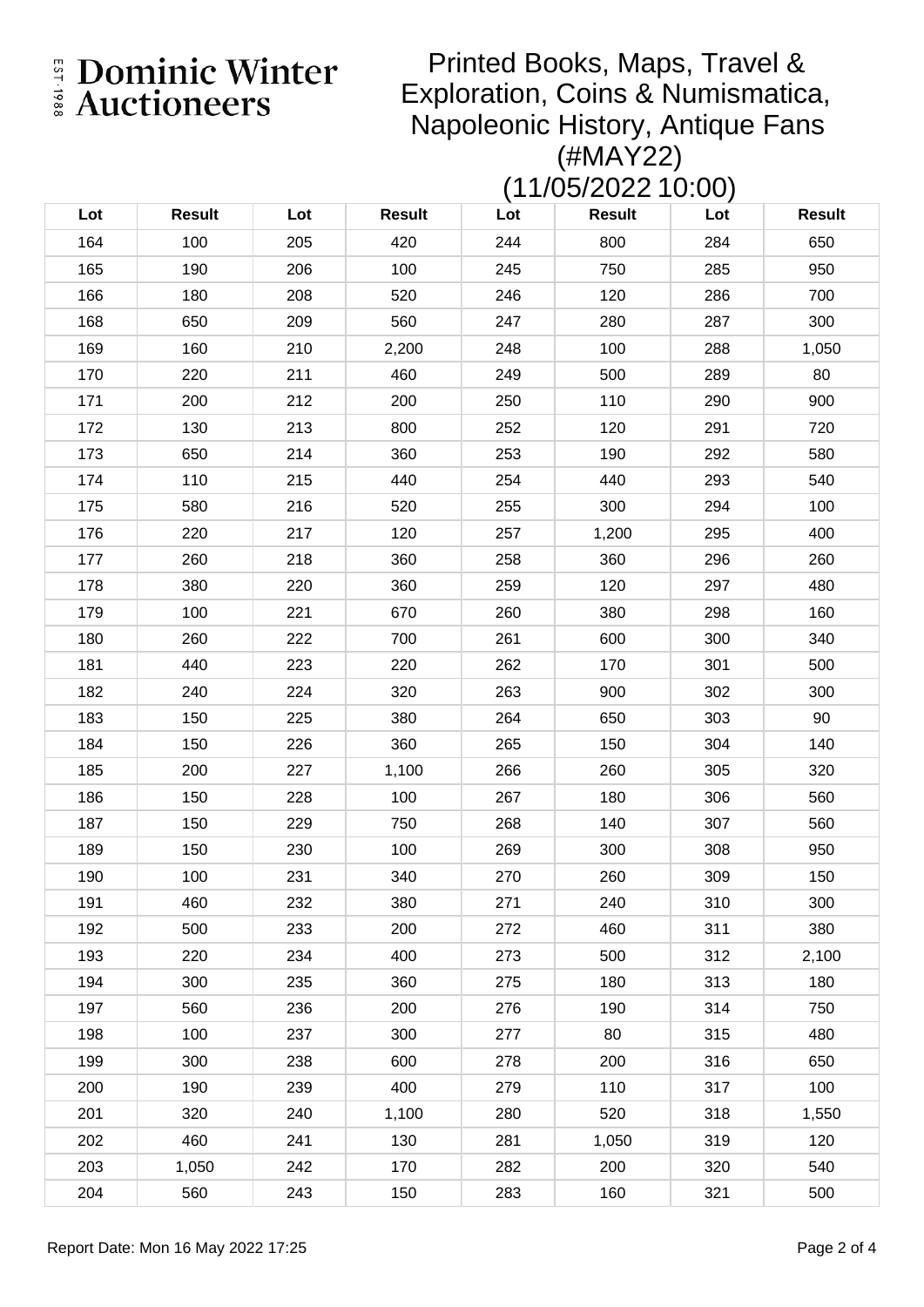Printed Books, Maps, Travel & Exploration, Coins & Numismatica, Napoleonic History, Antique Fans (#MAY22)

(11/05/2022 10:00)

| Lot | <b>Result</b> | Lot | <b>Result</b> | Lot | <b>Result</b> | Lot | <b>Result</b> |
|-----|---------------|-----|---------------|-----|---------------|-----|---------------|
| 322 | 260           | 361 | 320           | 401 | 260           | 439 | 220           |
| 323 | 460           | 362 | 120           | 402 | 580           | 440 | 190           |
| 324 | 220           | 364 | 130           | 403 | 560           | 441 | 170           |
| 325 | 340           | 365 | 1,900         | 404 | 700           | 442 | 220           |
| 326 | 400           | 366 | 120           | 405 | 750           | 443 | 50            |
| 327 | 380           | 367 | 3,000         | 406 | 1,000         | 444 | 300           |
| 328 | 260           | 369 | 1,200         | 407 | 460           | 445 | 360           |
| 329 | 200           | 370 | 2,900         | 408 | 460           | 446 | 700           |
| 331 | 150           | 371 | 1,150         | 409 | 420           | 447 | 280           |
| 332 | 1,450         | 372 | 420           | 410 | 440           | 448 | 65            |
| 333 | 380           | 373 | 1,200         | 411 | 580           | 449 | 80            |
| 334 | 180           | 374 | 240           | 412 | 500           | 450 | 40            |
| 335 | 280           | 375 | 260           | 413 | 580           | 451 | 190           |
| 336 | 100           | 376 | 110           | 414 | 440           | 452 | 260           |
| 337 | 200           | 377 | 60            | 415 | 460           | 453 | 300           |
| 338 | 3,000         | 378 | 120           | 416 | 900           | 454 | 160           |
| 339 | 460           | 379 | 240           | 417 | 380           | 455 | 60            |
| 340 | 200           | 380 | 320           | 418 | 480           | 458 | 55            |
| 341 | 420           | 381 | 170           | 419 | 240           | 460 | 240           |
| 342 | 700           | 382 | 240           | 420 | 520           | 461 | 380           |
| 343 | 200           | 383 | 100           | 421 | 800           | 462 | 190           |
| 345 | 17,000        | 384 | 500           | 422 | 480           | 463 | 220           |
| 346 | 10,000        | 385 | 1,800         | 423 | 240           | 464 | 380           |
| 347 | 7,500         | 387 | 130           | 424 | 260           | 465 | 150           |
| 348 | 170           | 388 | 440           | 425 | 500           | 466 | 130           |
| 349 | 2,400         | 389 | 440           | 426 | 520           | 468 | 140           |
| 350 | 420           | 390 | 500           | 427 | 600           | 469 | 180           |
| 351 | 700           | 391 | 1,600         | 428 | 500           | 470 | 90            |
| 352 | 560           | 392 | 900           | 429 | 540           | 471 | 380           |
| 353 | 650           | 393 | 480           | 430 | 650           | 472 | 200           |
| 354 | 1,600         | 394 | 520           | 431 | 800           | 473 | 280           |
| 355 | 360           | 395 | 340           | 432 | 260           | 474 | 200           |
| 356 | 320           | 396 | 340           | 433 | 560           | 475 | 460           |
| 357 | 260           | 397 | 150           | 434 | 800           | 476 | 80            |
| 358 | 900           | 398 | 170           | 435 | 70            | 477 | 750           |
| 359 | 850           | 399 | 580           | 436 | 190           | 478 | 900           |
| 360 | 700           | 400 | 260           | 438 | 750           | 479 | 950           |